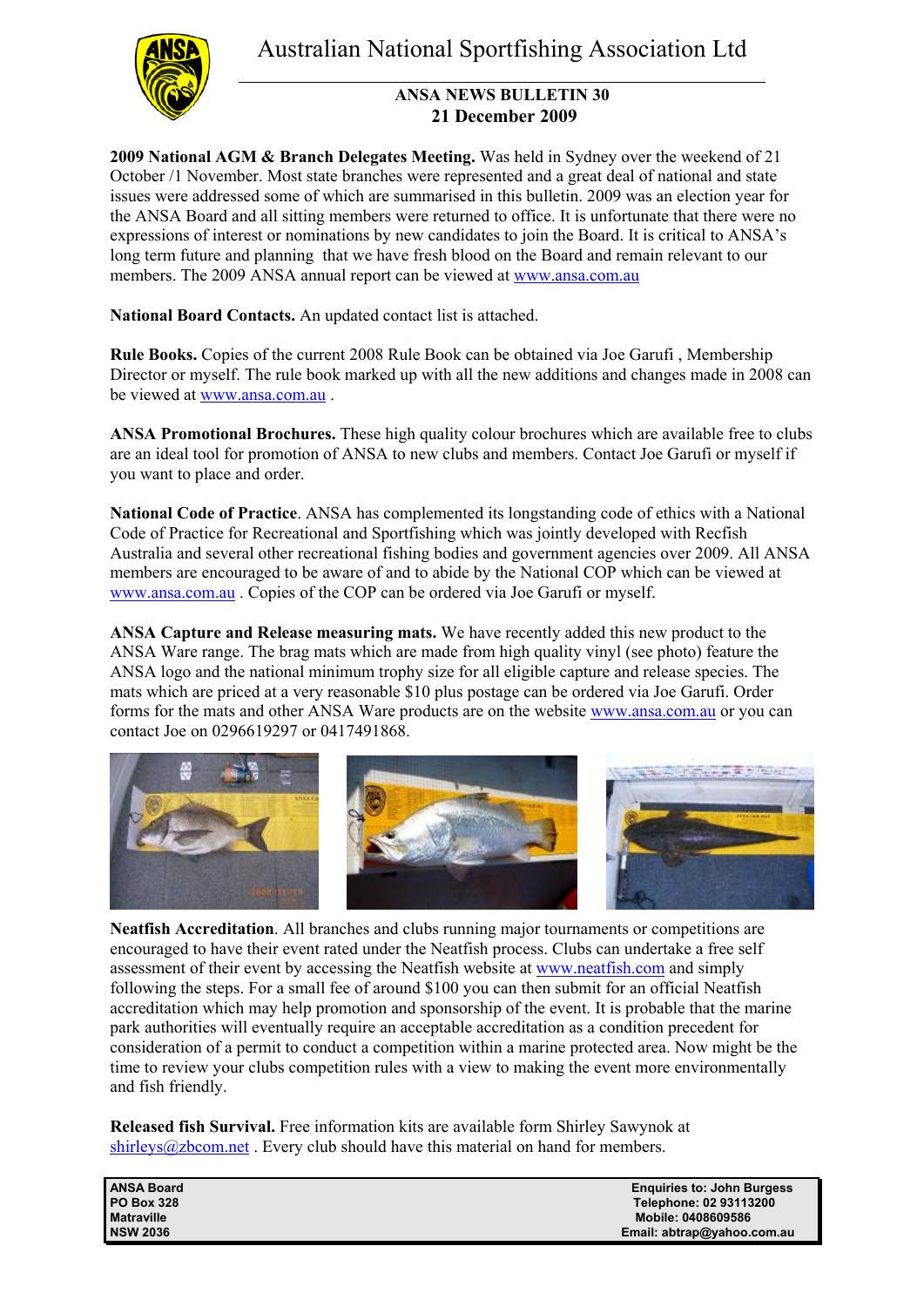**Bioline**. ANSA has received considerable praise for its encouragement of members to use bio degradable line. Field testing of various breaking strains of bio line is currently in process and the results released shortly. Members wishing to purchase bio line can place orders via www.digsfish.com.

**National Record and Masters Claim forms.** New style claim forms are now available on the website at www.ansa.com.au . The new style forms (copies attached ) can be downloaded from the ANSA website and completed on line before printing which will make it easier for the claimant and the recorders. The new forms can be used for both branch and national claims. It was hoped that a new records/ masters tracker system would be up and running on the ANSA website by now. Unfortunately there are still a few system bugs to be ironed out but when the tracker system goes live it will enable members to keep a track on how their claim is progressing.

**IGFA World Records**. Members wishing to check out the IGFA world record list can do so by accessing the IGFA website at www.igfa.org and following the prompts to the world record listing. You will need to type Australian National Sportfishing Association into the members surname drop down box and 1152515 as the membership number. This will give you access to all record listings. If you are contemplating the submission of a joint IGFA world record and ANSA national record you will need to refer to the ANSA website and follow the procedures outlined.

**2009 Most Meritorious Capture.** The ANSA Board and Branch delegates at the 2009 AGM unanimously agreed that this years award be bestowed upon Anysia Oberg, a 9 year old member of the Australian Land Based Anglers Association for her capture of a 86.6 striped marlin on 37 kg. The capture made from a boat on the NSW south coast was not eligible for a national record due to a technicality but nevertheless was a remarkable feat for a sub junior member. Congratulations Anysia.

**Water Safety.** As a follow on to the successful and highly claimed "Angel Ring lifebouys" and "Rock Fshing Safety Awareness/ Education" projects initiated by ANSA NSW, moves are now well advanced to expand these life saving programmes nationally. ANSA has entered into a strategic alliance with Surf Life Saving Australia, the NSW Recreational Fishing Alliance and Recfish Australia to develop a national rock fishing strategy featuring;

- National installation of Angel Rings.
- Safety workshops for specific at risk groups.
- Creation of specific fishing safety signage.
- Use of life jackets.

A national launch of the project was held in Sydney on 7 November by Minister Peter Garrett. With the support and financial resources of Surf Life Saving, the goal is to get the safety message out to all recreational fishers and save lives.All fishing safety awareness material will now be centralised under a single website www.safefishing.com.au .

**Future Leader Development.** ANSA is very keen to see its younger members develop their potential as future leaders within the recreational fishing sector by participating in professional self development programmes. Already a number of ANSA members have successfully participated in such programmes and moved into leadership roles within the broad recfishing community. It is acknowledged that participation in these leadership programmes does require a lot of self sacrifice in terms of time and money by individuals. ANSA as a gesture of support for those members contemplating participation in such leadership programmes will consider on a case by case basis a subsidy contribution of \$200 per member candidate for approved leadership programmes.

**Eastern Tuna and Billfish Fishery.** While there has been little progress in terms of resurrecting the gentlemans agreement with the commercial sector for restictions on longlining inside the Australian eastern continental shelf, it is pleasing to report that AFMA (Australian Fisheries Management Authority) has written to all ETBF licence holders reminding them of their obligations under the ETBF code of practice for responsible fishing, to avoid where practical, fishing in areas where recreational fishing tournaments are in progress to minimise conflict. A number of GFAA and ANSA tournaments have been listed by AFMA. Recreational fishers are likewise obliged not to interfere with commercial fishing operations or to presume to act as officers of the law. This may seem a minor concession on the part of the commercial sector but at least it is a start in the right direction.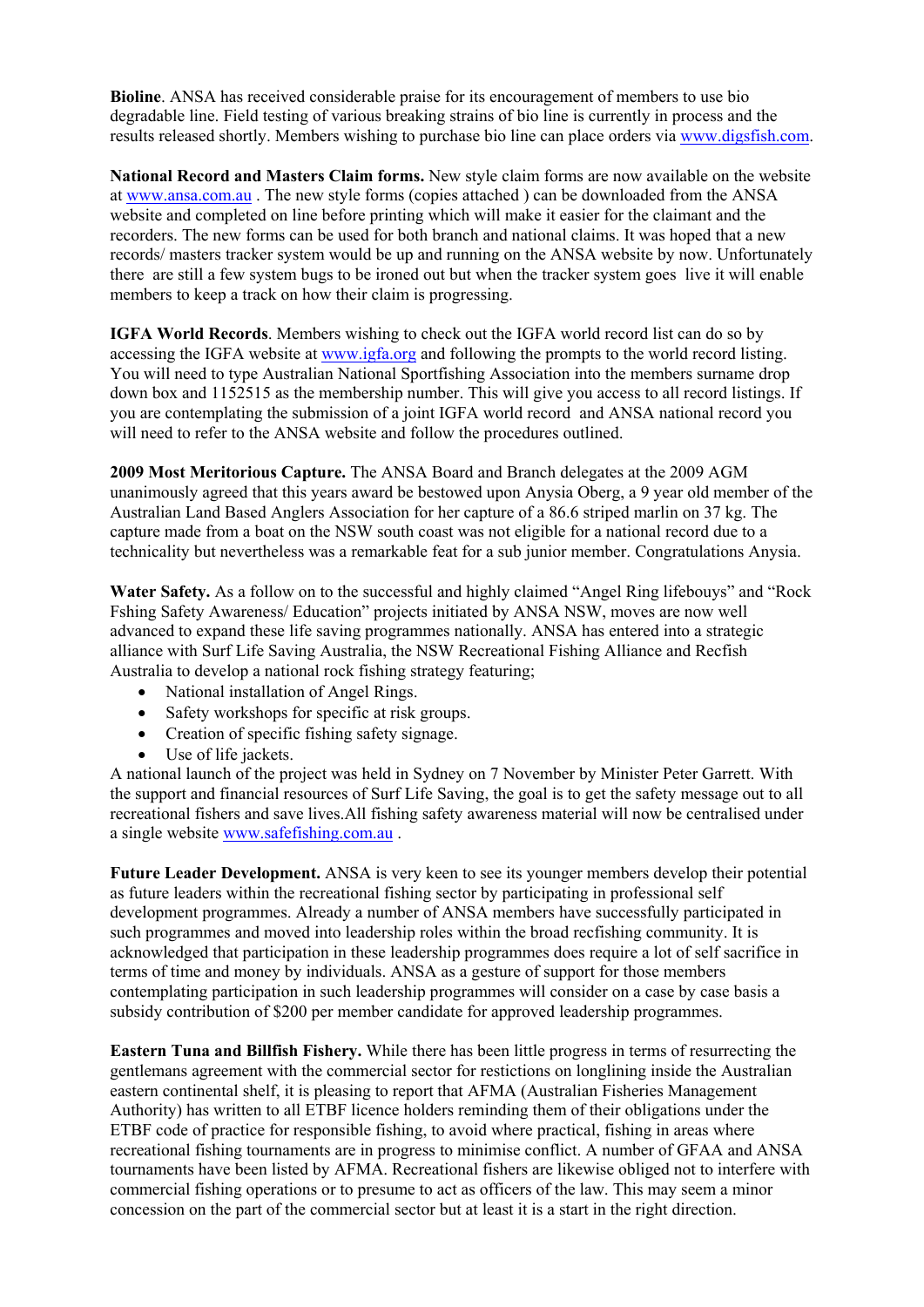**Mako Sharks.** There has been wide criticism and concern over the Governmnt's recent announcement that the capture of mako sharks by recreational fishers will be banned in Commonwealth waters after 29 January 2010. There is still some ambiguity over the effectiveness of the ban within state territorial waters and the subsequent announcement by Minister Garrett that capture and release of makos will now be allowed when carried out properly – whatever that means. ANSA in conjunction with Recfish Australia, GFAA and other concerned angling groups will continue to campaign for either a deferral or an exemption for recfishers pending a review of the Environment Protection and Diversity Act (EPBC Act) which has created the circumstances that have lead to the ban being imposed. A copy of a joint media release issued by Recfish Australia and its members, including ANSA, is attached.

**Marine Parks.** There is frustration, annoyance and vocal objection to the ever mounting threat of access to long established and iconic fishing locations as a consequence of existing and newly proposed marine and terrestrial parks and reserves – every state has its own story to tell and it is evident that the threatened loss of fishing access is the number one concern for the great majority of recreational fishers.

The recent announcement of the Coral Sea conservation zone by Minister Garret, without prior consultation with the recreational fishing sector is a classical example of disregard for recfisher interests. There is speculation that the Coral Sea decision was influenced by the aggressive lobbying of the USA based PEW Foundation. While at present Minister Garrett has imposed no fishing restrictions within the Coral Sea conservation zone there is strong pressure from the anti fishing lobby to introduce a total fishing ban throughout the conservation zone.

NSW, QLD and the NT are also in the firing line for the yet to be announced Commonwealth Eastern and Northern Marine parks. ANSA has participated in a number of stakeholder meetings across the eastern seaboard as part of the consultative process organised by DEWHA and will continue to actively engage with the Government on this very important development. It is expected that these new marine parks will embrace a range of zoning categories extending from highly protected to multi use. There will also be a geographic spread of the marine parks at numerous different locations across the entire coast to take into account the unique features of differing bio- regions and depths. A draft Eastern Bioregional plan will be released mid 2010 with the final plan due by end 2010. A minimum 60 day statutory public consultation period will follow release of the draft plan. An extension of the 60 days consultation period has already been requested to allow for an informed and appropriate response by stakeholders. It is intended that Recfish Australia will coordinate the recreational fisher response in conjunction with other peak bodies including ANSA. You can read more about the marine park creation process via the DEWHA website at www.environment.gov.au/coasts/mbp.

To protect the sport of recreational fishing and access into the future it is essential that all recreational fishers become involved in the DEWHA consultation process and formally make their concerns known to Minister Garrett and their local Member of Parliament, regardless of political persuasion.

**Recfish Australia.** ANSA has renewed its membership of Recfish and retains a Board position currently held by John Burgess. The issue of ongoing funding for Recfish remains a major challenge and it is evident that the Commonwealth government for reasons unknown is not prepared to continue funding its own recognised peak recreational fishing representative body. All possible avenues of alternate funding continue to be explored but with no definite assurances. Sufficient funds are on hand to retain the full time Executive Officer, Len Olyott until the middle of 2010 but the board will need to make some hard decisions before then as to how Recfish Australia will continue to operate – it can either preserve what funding it has and revert to a volunteer body with no paid executive until a possible new source of funding can be found or it can continue to operate full steam until there is little cash left and then possibly be wound up which would be a great loss to the recreational fishing sector.

It is somewhat ironic that agreement was recently reached amongst the member bodies to rewrite the Recfish Australian constitution to facilitate an opening up of the membership to any group or body that has a legitimate interest or involvement in recreational fishing. The restrictive nature of the existing constitution has been a topic of past criticism by the government and by bodies that would like to join up with Recfish. The new constitution will go to a vote of members in the new year. Hopefully a number of interested new members will then sign up giving Recfish more kudos as a